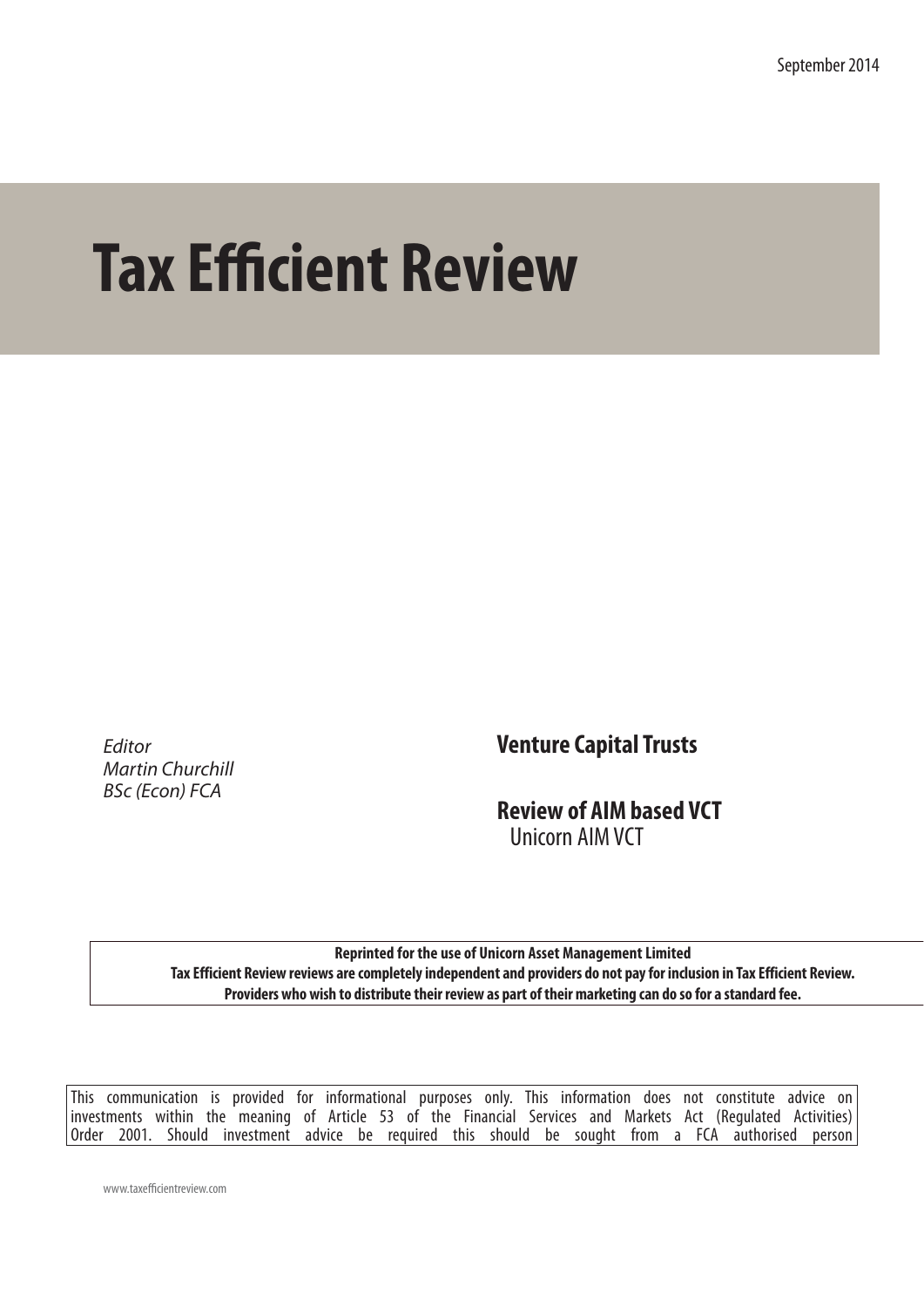# **VCT RISK WARNINGS**

# **RISK WARNINGS AND This communication is provided for informational purposes only. This information DISCLAIMERS does not constitute advice on investments within the meaning of Article 53 of the Financial Services and Markets Act (Regulated Activities) Order 2001. Should investment advice be required this should be sought from a FCA authorised person.**

'Tax Efficient Review' (the "Review") is issued by Tax Efficient Review Limited ("TER"). The Review is provided for information purposes only and should not be construed as an offer of, or as solicitation of an offer to purchase, investments or investment advisory services. The investments or investment services provided by TER may not be suitable for all readers. If you have any doubts as to suitability, you should seek advice from TER. No investment or investment service mentioned in the Review amounts to a personal recommendation to any one investor.

- **GENERAL RISK WARNINGS** Your attention is drawn to the following risk warnings which identify some of the risks associated with the investments which are mentioned in the Review:
	- **Fluctuations in Value** The value of investments and the income from them can go down as well as up and you may not **of-Investments** get back the amount invested.
		- **Suitability** The investments may not be suitable for all investors and you should only invest if you understand the nature of and risks inherent in such investments and, if in doubt, you should seek professional advice before effecting any such investment.
		- **Past performance** Past performance is not a guide to future performance.
			- **Legislation** Changes in legislation may adversely affect the value of the investments.
				- **Taxation** The levels and the bases of the reliefs from taxation may change in the future. You should seek your own professional advice on the taxation consequences of any investment.

#### **ADDITIONAL RISK WARNINGS**  Venture Capital Trusts

- (a) An investment in a VCT carries a higher risk than many other forms of investment.
- (b) A VCT's shares, although listed, are likely to be difficult to realise.
- (c) You should regard an investment in a VCT as a long term investment, particularly as regards a VCT's investment objectives and policy and the five year period for which shareholders must hold their ordinary shares to retain their initial income tax reliefs.
- (d) The investments made by VCTs will normally be in companies whose securities are not publicly traded or freely marketable and may therefore be difficult to realise and investments in such companies are substantially riskier than those in larger companies.
- (e) If a VCT loses its Inland Revenue approval tax reliefs previously obtained may be lost.

**35 The Park**

Tax Efficient Review is published by Copyright © 2014 Tax Efficient Review Ltd. All Rights Reserved. The information, data and opinions ("Information") expressed and con-**Tax Efficient Review Ltd** tained herein: (1) are proprietary to Tax Efficient Review Ltd and/or its content providers and are not intended to represent investment London *reports.* Tax Efficient Review Ltd is not responsible for any damages or losses arising from any use of the reports or the Information **NW11 7ST**  contained therein. The copyright in this publication belongs to Martin Churchill, all rights reserved, and for a fee the author has granted **Tel: +44 (0)20 8458 9003** Unicorn Asset Management Limited an unlimited non-exclusive and royalty free licence to use the publicationadvice or recommendation to buy or sell any security; (2) may not normally be copied or distributed without express license to do so; and (3) are not warranted to be accurate, complete or timely. Tax Efficient Review Ltd reserves its rights to charge for access to these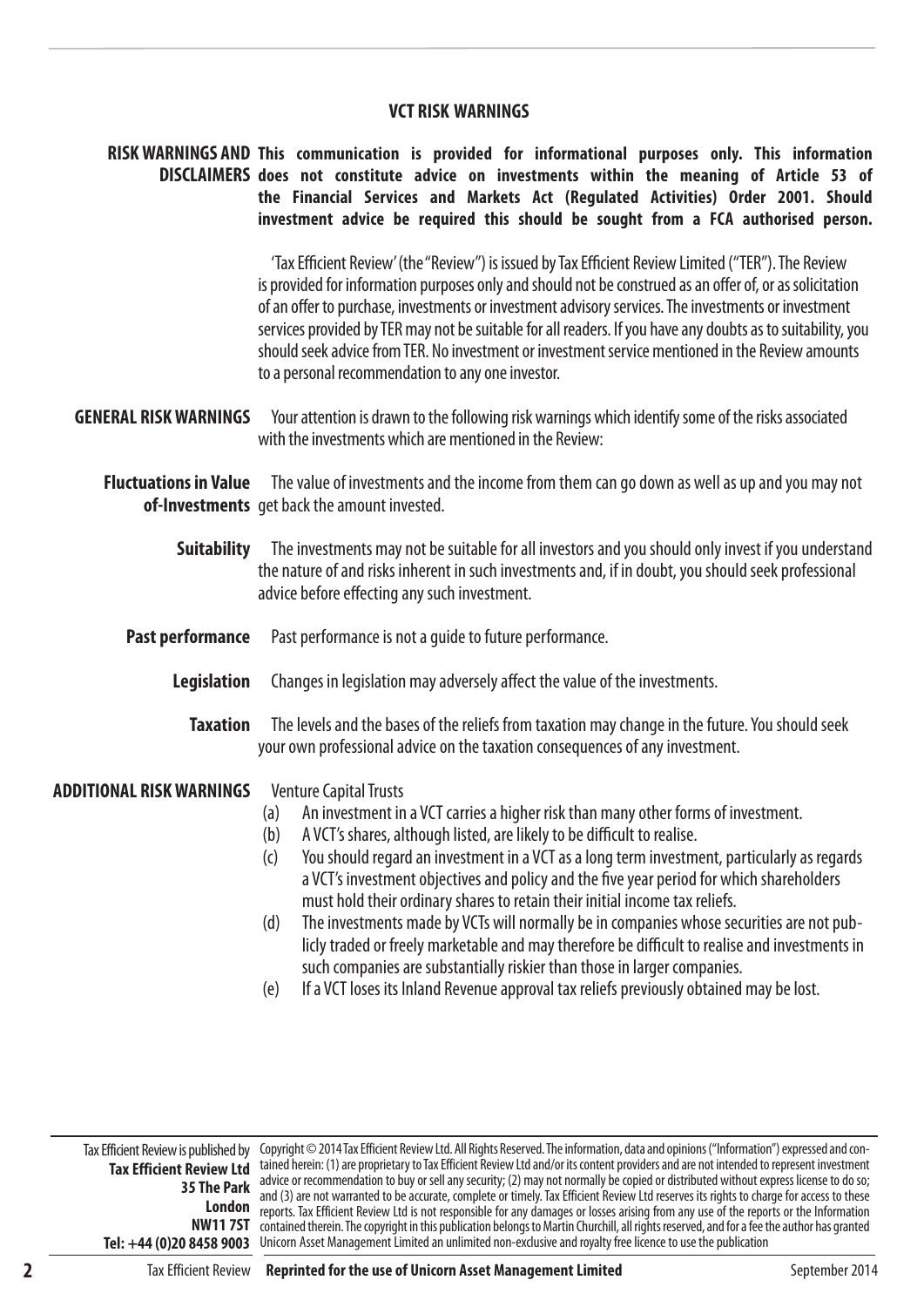| <b>Unicorn AIM VCT</b> Type |                           | Mainly AIM based                                               |
|-----------------------------|---------------------------|----------------------------------------------------------------|
|                             | <b>Size</b>               | £15m (with an over-allotment facility of £10m)                 |
|                             | <b>Manager</b>            | <b>Unicorn Asset Management</b>                                |
|                             | <b>Sponsor</b>            | Panmure Gordon                                                 |
|                             | <b>Focus</b>              | Diversified AIM portfolio                                      |
|                             | <b>Minimum investment</b> | £2,000                                                         |
|                             | <b>Closing dates</b>      | 1 April 2015/30 June 2015                                      |
|                             | <b>Commission</b>         | 2.5%. Up to 3% adviser initial commission plus trail of 0.375% |

**Disclaimer This communication is provided for informational purposes only. This information does not constitute advice on investments within the meaning of Article 53 of the Financial Services and Markets Act (Regulated Activities) Order 2001. Should investment advice be required this should be sought from a FCA authorised person.**

**Strategy** The Company is seeking to raise up to £15 million (with an over-allotment facility of up to £10 million) through the issue of up to 22.5 million New Shares pursuant to the Offer.

> Unicorn AIM VCT plc was launched in November 2001 and is a well established VCT. With net assets of £94.83 million (as at 31 August 2014), the Company is the largest AIM-focused VCT in the market. Unlike a new VCT, the Company already has a diverse portfolio of investments in 68 companies with the potential to deliver capital growth and tax-free dividends.

With economic conditions improving, the Company has made a number of new investments in promising companies with the objective of further diversifying the portfolio and generating both growth and income. Unicorn AM is continuing to see attractive investment opportunities in companies seeking finance in a broad spectrum of sectors with good growth and income prospects. In order to take advantage of these opportunities, the Board is seeking to raise further funds through the Offer.

The Board believes that the Offer is an attractive investment opportunity for both existing Shareholders and new investors for the following reasons:

- Timing the Board believes that there are a number of new investment opportunities in businesses which have maintained a prudent and conservative approach during the market fluctuations of recent years and which now find themselves in a strong financial position from which they are well placed to grow.
- Established portfolio the Offer provides the opportunity for investors to access an existing portfolio, which has been performing well and is already producing consistent returns earlier than might be achieved through an investment in a new fund.
- Tax-free returns the Company has an established track record of making regular dividend payments to Shareholders, having paid dividends of 5p, 5p and 6p per Share in the last three

| Table 1: Unicorn funds under management as at 31 August 2014<br>(Source: Unicorn) |                  |  |  |  |
|-----------------------------------------------------------------------------------|------------------|--|--|--|
| <b>VCT</b>                                                                        | Net assets<br>£m |  |  |  |
| <b>VCT funds</b>                                                                  |                  |  |  |  |
| <b>Unicorn AIM VCT New Ordinary shares</b> excluding value of OEIC holdings       | 89.0             |  |  |  |
| <b>Non VCT funds</b>                                                              |                  |  |  |  |
| <b>Acorn Income Fund</b><br>60.8                                                  |                  |  |  |  |
| <b>Unicorn Free Spirit Fund</b>                                                   | 30.2             |  |  |  |
| <b>Unicorn Mastertrust</b>                                                        | 19.9             |  |  |  |
| <b>Unicorn UK Smaller Companies Fund</b>                                          | 83.9             |  |  |  |
| <b>Unicorn UK Income Fund</b>                                                     | 646.1            |  |  |  |
| <b>Unicorn Outstanding British Companies Fund</b>                                 | 21.7             |  |  |  |
| TOTAL                                                                             | £951.6m          |  |  |  |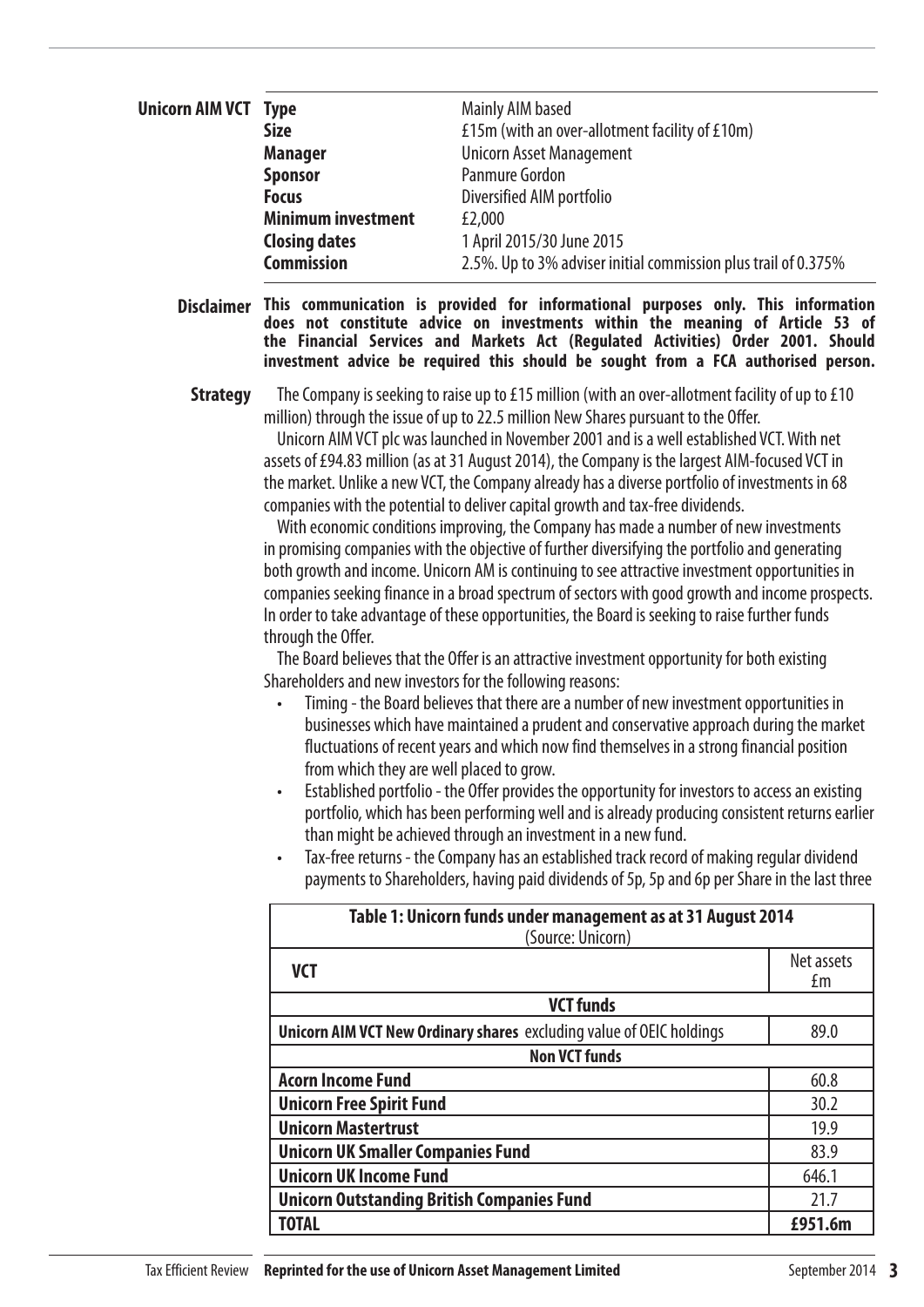| <b>Table 2: AIM VCT comparison table</b>                    |                       |                       |                                |                                           |                                                                                                             |                                        |                                                                                             |
|-------------------------------------------------------------|-----------------------|-----------------------|--------------------------------|-------------------------------------------|-------------------------------------------------------------------------------------------------------------|----------------------------------------|---------------------------------------------------------------------------------------------|
|                                                             | <b>Amati VCT</b>      | <b>Amati VCT 2</b>    | <b>Hargreave</b><br>Hale VCT 1 | <b>Hargreave</b><br>Hale VCT <sub>2</sub> | <b>Octopus AIM</b><br><b>VCT</b>                                                                            | <b>Octopus Second</b><br><b>AIMVCT</b> | <b>Unicorn</b><br><b>VCT</b>                                                                |
| Data as at                                                  | 31/08/14              | 31/08/14              | 31/08/2014                     | 31/08/2014                                | 31/07/14                                                                                                    | 31/07/14                               | 31/08/14                                                                                    |
| <b>VCT size</b>                                             | £39.4m                | £33.8m                | £28.2m                         | £17.4m                                    | £64.4m                                                                                                      | £43.4m                                 | £94.8m                                                                                      |
| <b>Number of</b><br><b>AIM holdings</b>                     | 45<br>$(63$ in total) | 50<br>$(65$ in total) | 54                             | 49                                        | 64                                                                                                          | 60                                     | 48 VCT<br>qualifying<br>AIM stocks<br>(investments)<br>held in 68<br>companies in<br>total) |
| % of VCT<br>represented<br>by top 10<br>holdings            | 36.1%                 | 36.2%                 | 33.6%                          | 27.3%                                     | 37%                                                                                                         | 35%                                    | 44.7%                                                                                       |
| <b>Weighted Avg</b><br>market cap of<br><b>AIM holdings</b> | £72m                  | £89m                  | £119m                          | £60m                                      | £163m                                                                                                       | £158m                                  | £76m                                                                                        |
| Weighted<br>Avg turnover<br>of AIM<br>holdings              | £29m                  | £42m                  | £83m                           | £22m                                      | £162.8m                                                                                                     | £146.2m                                | £59m                                                                                        |
| % of AIM<br>holdings that<br>are profitable                 | 64%                   | 64%                   | 72%                            | 63%                                       | 91%                                                                                                         | 90%                                    | c. 85%                                                                                      |
| % holdings<br>that are<br>paying<br>dividends               | 33%                   | 30%                   | 44%                            | 29%                                       | 67%<br>lete 1: hason on surrent vary consensus foresasts where available Last reported where not available. | 67%                                    | 61%                                                                                         |

Note 1: based on current year consensus forecasts where available/ last reported where not available

financial years. These dividends are tax free to Qualifying Investors.

The Company's objective is to provide Shareholders with an attractive return from a diversified portfolio of investments, predominantly in the shares of AIM quoted companies, by maintaining a steady flow of dividend distributions to Shareholders from the income and capital gains generated by the portfolio. It is also the objective that the Company should continue to qualify as a venture capital trust, so that Shareholders benefit from the taxation advantages that this brings. To achieve this at least 70% of the Company's total assets by VCT value are to be invested in qualifying investments of which 30% by VCT value (70% for funds raised after 6 April 2011) must be in ordinary shares which carry no preferential rights (save as may be permitted under VCT rules).

The net proceeds of the Offer will be pooled with the existing cash resources of the Company and utilised as follows:

- To make new and follow-on investments in accordance with its investment policy.
- To fund payment of dividends and market purchases of Shares (subject to having unrestricted (for VCT legislation purposes) distributable reserves).
- To meet annual running costs

Where capital is available for investment while awaiting suitable VCT qualifying opportunities, or in excess of the 70% VCT qualification threshold, it may be invested in collective investment funds or in non-qualifying shares and securities in smaller listed UK companies. Cash and liquid resources are held in low risk bank accounts and money-market funds.

The Company is an established VCT which meets the qualification requirements set out by HMRC.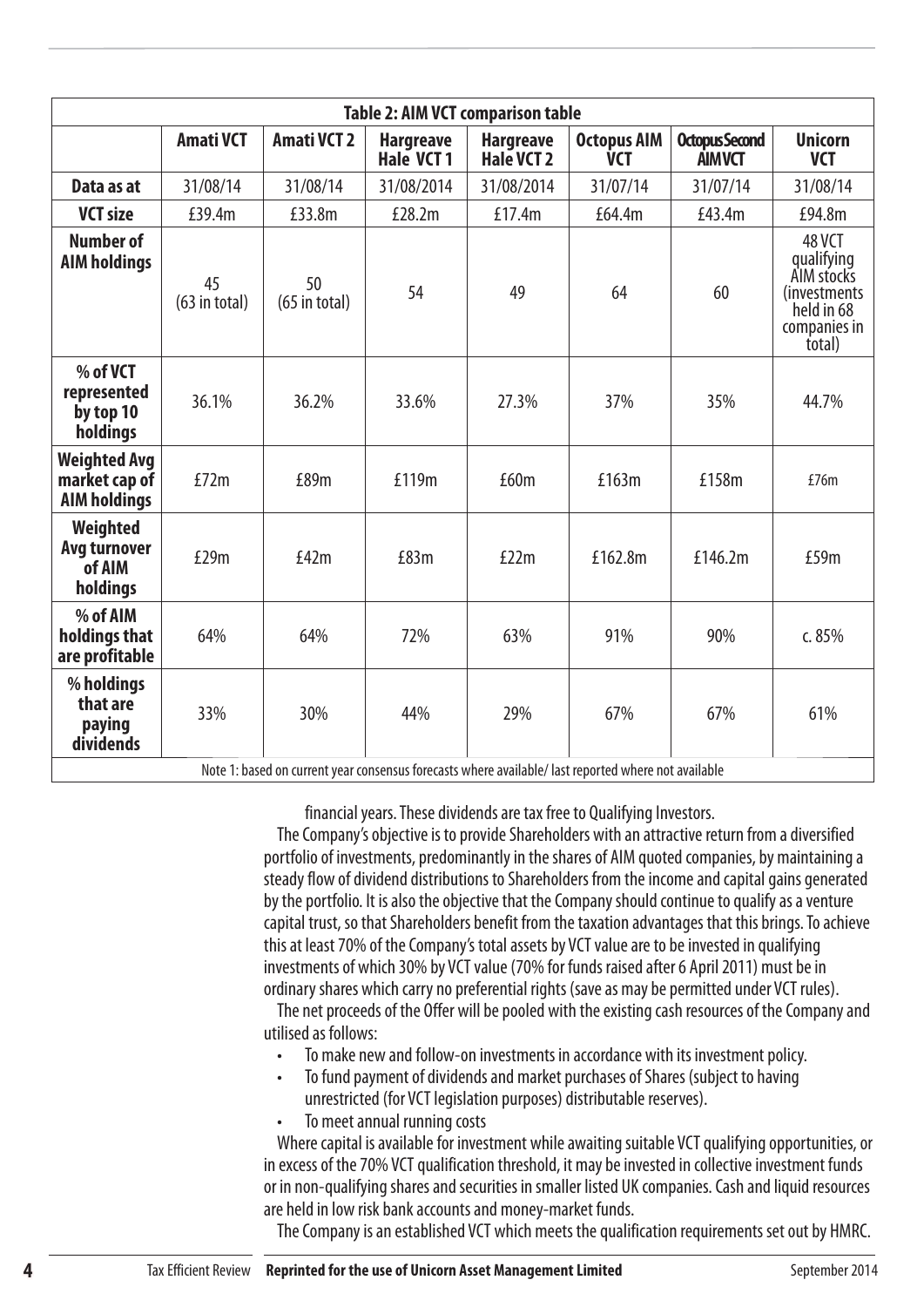Unlike a new VCT, the Company already has a strong track record of delivering both capital growth and regular tax free dividend income from an established portfolio of investments. The Company's policy of investing in businesses which have a demonstrable record of profitability and positive cash generation has been adhered to since the launch of Unicorn AM's first VCT in 2001.

The Board believes that:

- The Company offers access to a mature and diversified portfolio of investee companies, which it believes have the potential to develop growth from the current point in the economic cycle.
- The Company (including Unicorn AIM VCT II plc, which merged with the Company in 2010) has paid out £33.1 million in aggregate to shareholders in tax free dividends since launch.
- The investee companies in the Company's portfolio have, on a simple average basis, an average market capitalisation of £76 million, an average turnover of £59 million per annum and an average pre-tax profit of £2.9 million per annum, with over 60% of the companies having paid a dividend in the last 12 months.
- AIM continues to be an attractive source of financing for innovative, high-quality and growing companies. Many business owners seek a listing on AIM because it is a well regulated market with a diversified investor base that can help foster growth and assist in realising the potential of their business.
- Unicorn AM's experienced investment team continues to see a steady flow of VCT qualifying opportunities in the AIM market from companies which may need capital in the next year or so, not least because banks continue to limit their lending exposure to smaller companies.
- New offers by VCTs continue to offer attractive tax incentives for private investors when compared to other types of tax efficient investment.

The performance of the Company following the merger has been strong, with the unaudited total return (NAV plus dividends paid) to Shareholders having increased since the merger by 82.61% from 9 March 2010 to 31 August 2014. This figure compares favourably with total returns (unaudited total return is calculated at the percentage change in value from 9 March 2010 to 31 August 2014 including the effect of net dividends reinvested in the index) delivered during the same period by the FTSE All-Share Index and the FTSE AIM All-Share Index of 48.72% and 17.48% respectively.

**Dividends** The Board has a policy of maintaining a steady flow of dividend distributions to Shareholders and intends to continue with this policy. The Company has paid dividends (tax free to Qualifying Shareholders) of 4p, 5p, 5p and 6p per Share in relation to each of the past four financial years. Unicorn tell us that for the last three years the source of dividends has been Unicorn VCT

|                                                        | <b>UILLUILLY</b> |
|--------------------------------------------------------|------------------|
| The percentage generated by revenue profits            | $9\%$            |
| The percentage from the store of gross capital profits | 91%              |
| The percentage from capital                            | $0\%$            |

**Share buybacks** The Board believes that it is in the best interests of the Company and its Shareholders to make market purchases of its Shares, given the limited secondary market for VCT shares generally, and to seek both to enhance NAV and to help reduce to a degree any prevailing discount to NAV in the current market price that might otherwise prevail. The Board agrees the discount to NAV at which Shares will be bought back and keeps this under regular review.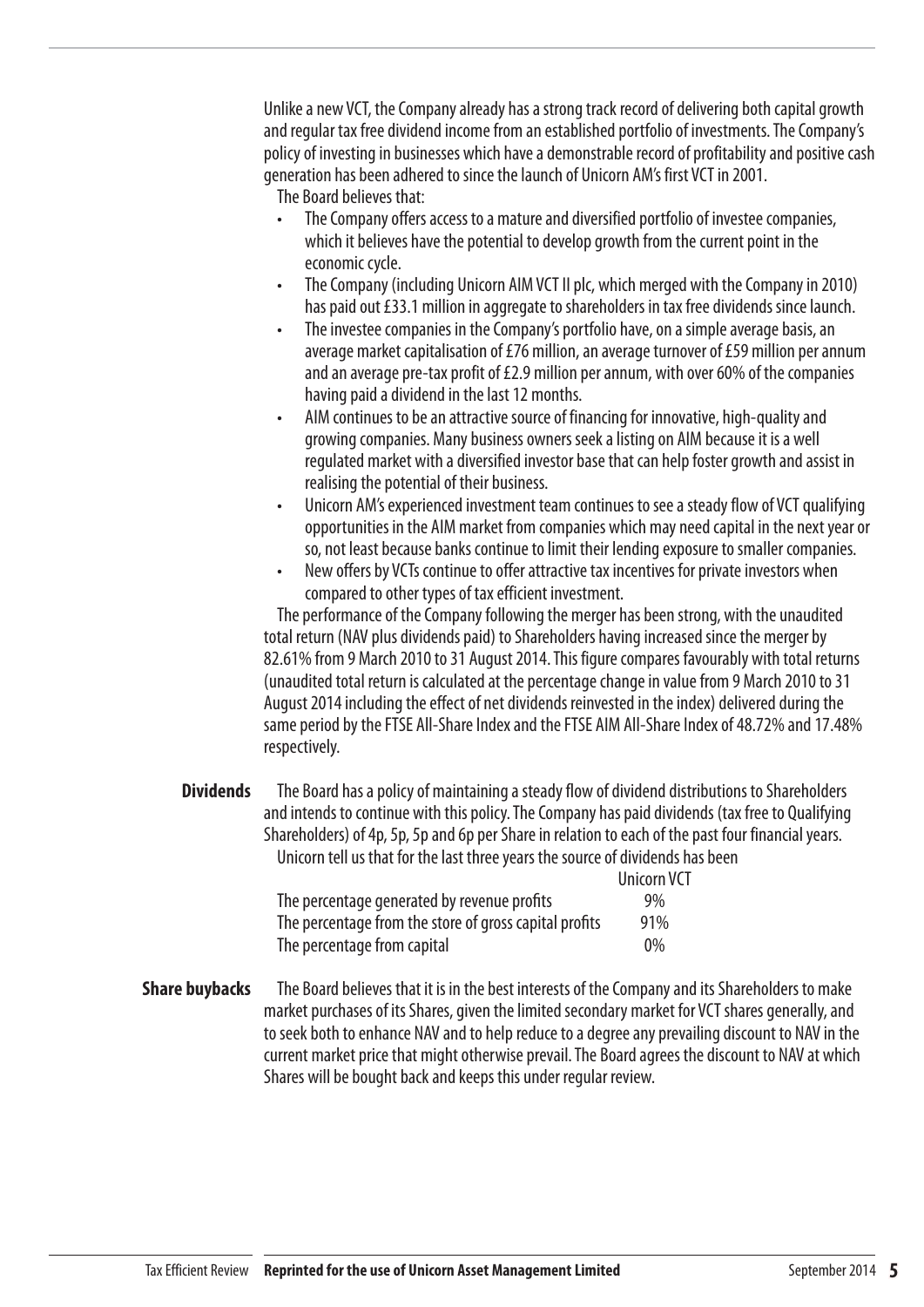| Table 3: List of Buybacks Source: Manager             |                                  |                      |                                                                  |  |  |  |
|-------------------------------------------------------|----------------------------------|----------------------|------------------------------------------------------------------|--|--|--|
| <b>Date of purchase of shares</b><br>for cancellation | <b>Number of shares involved</b> | Price paid per share | <b>Discount to latest net asset</b><br>value at time of purchase |  |  |  |
| 13/08/2014                                            | 150,000                          | 128.0                | $-12%$                                                           |  |  |  |
| 08/08/2014                                            | 155,000                          | 130.0                | $-10%$                                                           |  |  |  |
| 06/06/2014                                            | 55,354                           | 126.5                | $-13%$                                                           |  |  |  |
| 13/05/2014                                            | 285,000                          | 126.0                | $-13%$                                                           |  |  |  |
| 03/04/2014                                            | 242,986                          | 123.5                | $-14%$                                                           |  |  |  |
| 06/03/2014                                            | 109,658                          | 123.0                | $-15%$                                                           |  |  |  |
| 13/01/2014                                            | 179,650                          | 122.5                | $-16%$                                                           |  |  |  |
| 09/12/2013                                            | 280,000                          | 116.0                | $-17%$                                                           |  |  |  |
| 11/11/2013                                            | 340,000                          | 111.5                | $-18%$                                                           |  |  |  |
| 10/10/2013                                            | 150,000                          | 111.0                | $-14%$                                                           |  |  |  |
| 10/09/2013                                            | 219,046                          | 105.0                | $-13%$                                                           |  |  |  |

### In the twelve months to 31 August 2014 the VCT has made the following buybacks:

The Board intends to continue with the above buy-back policy. Any such future repurchases will be made in accordance with guidelines established by the Board from time to time and will be subject to the Company having the appropriate authorities from Shareholders and sufficient funds available for this purpose.

# **Tax Efficient Review rating: 29 out of 30**

Our approach to comparing track records between providers is to use the Internal Rate of Return (IRR) for all relevant VCT fund raisings. The IRR on an investment is the "annualised effective compounded return rate" or "rate of return" that makes the net present value of all cash flows (both positive and negative) equal to zero. We calculate it on a daily basis using the net of income tax relief original cost (negative cash flow), the flow of dividends on the date they were paid and the net asset value published in the latest quarterly report from the VCT (both positive cash flows). We favour the IRR over measures such as Total Return as it factors in the "time value of money" and rewards early distributions of cash. We consider relevant VCT fund raisings to be those launched in tax year 2008/09 or before, larger that £6m and where the current management team have been involved since launch. **Track record**

> The result for each VCT manager is a number of IRRs each associated with a position within the relevant launches made in the same tax year. To compare results between providers we calculate the "Percent Ranking" figure for each fund raising and then average them all for the provider. The Percent Ranking shows the position within the relevant launches for each fundraising with 100% for first position and 0% for last position. Therefore the higher the "Percent Ranking" figure the better. This is shown in Table 5.

Performance to date of the Unicorn AIM VCT management team has been good, as is their record of making tax free distributions.

Table 4 shows the performance for each fund raising and Table 5 shows Unicorn as the top ranked AIM VCT provider according to our comparison methodology described above.

Overall a strong set of results which translate into high positions within peer groups **Tax Efficient Review rating: 32 out of 40** 

**Manager**

Unicorn AM is an independently owned and managed investment management company formed in February 2000. Unicorn AM operates a team based approach to investment management and its experienced, committed and well-resourced investment team has approximately 100 years' of combined experience. Unicorn AM is focused on being the 'best not the biggest' and its funds aim to deliver long term outperformance. Unlike many investment firms, Unicorn AM is majority owned by its directors and managers, providing further incentive for the funds to deliver consistently strong performance.

The team follows a traditional and conservative approach to fund management, focusing on bottom-up stock selection based on fundamental research. They aim to deliver superior long term performance by adhering to a disciplined investment process and to reduce risk by focusing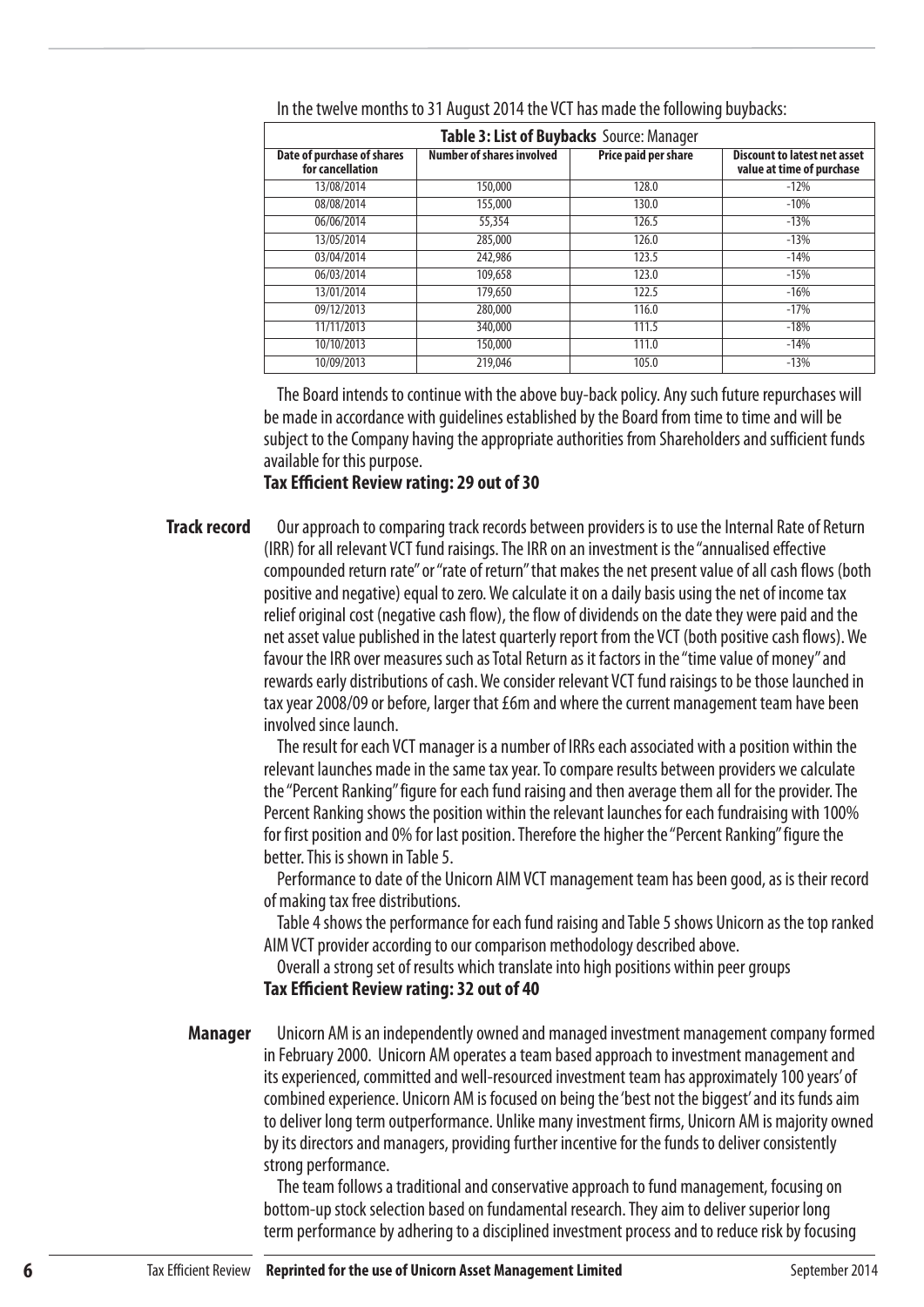| <b>Table 4: VCT Performance of UNICORN fund raisings</b>                                                                                                                                                                                                   |                                                                                                                                                                                                                                                                |                                |                                                                |                                                                        |  |  |  |  |
|------------------------------------------------------------------------------------------------------------------------------------------------------------------------------------------------------------------------------------------------------------|----------------------------------------------------------------------------------------------------------------------------------------------------------------------------------------------------------------------------------------------------------------|--------------------------------|----------------------------------------------------------------|------------------------------------------------------------------------|--|--|--|--|
| Launch<br>year                                                                                                                                                                                                                                             | <b>Net Asset Value/Date</b>                                                                                                                                                                                                                                    | <b>Total Dividends to date</b> | <b>Total return (dividends plus</b><br>latest net asset value) | <b>Annual IRR post initial</b><br>tax relief/Position in peer<br>group |  |  |  |  |
| Unicorn AIM VCT New Ord shares (2001/02 investors in Unicorn AIM VCT Ord shares raised £35m at 100p, merged in March 2010 with Unicorn<br>AIM VCT II, each Ord share converting to 0.60781764 S3, each S3 renamed New Ordinary share) TIDM UAV TER Ref 193 |                                                                                                                                                                                                                                                                |                                |                                                                |                                                                        |  |  |  |  |
| 2001/02                                                                                                                                                                                                                                                    | 90.01p 30/06/2014                                                                                                                                                                                                                                              | 57.63p                         | 147.64p                                                        | 7% 1st out of 6                                                        |  |  |  |  |
|                                                                                                                                                                                                                                                            | Unicorn AIM VCT New Ord shares (2003/04 investors in Unicorn AIM VCT Series 2 shares raised £16m at 100p, merged in March 2010 with<br>Unicorn AIM VCT II, each S2 share converting to 0.77503076 S3, each S3 renamed New Ordinary share) TIDM UAV TER Ref 107 |                                |                                                                |                                                                        |  |  |  |  |
| 2003/04                                                                                                                                                                                                                                                    | 114.78p 30/06/2014                                                                                                                                                                                                                                             | 36.74p                         | 151.52p                                                        | 7\% 2nd out of 5                                                       |  |  |  |  |
|                                                                                                                                                                                                                                                            | Unicorn AIM VCT New Ord shares (2004/05 investors in Unicorn AIM VCT II ord shares fund raising at 100p, merged in March 2010 into<br>Unicorn AIM VCT with each Ord share receiving 0.82830102 new ord share) TIDM UAV TER Ref 162                             |                                |                                                                |                                                                        |  |  |  |  |
| 2004/05                                                                                                                                                                                                                                                    | 122.67p 30/06/2014                                                                                                                                                                                                                                             | 29.55p                         | 152.22 <sub>p</sub>                                            | 12\% 2nd out of 18                                                     |  |  |  |  |
|                                                                                                                                                                                                                                                            | Unicorn AIM VCT New Ord shares (2005/06 investors in VCT II C shares fund raising, merged in March 2010 into Unicorn AIM VCT with each C<br>share receiving 0.72677686 new ord share) TIDM UAV TER Ref 318                                                     |                                |                                                                |                                                                        |  |  |  |  |
| 2005/06                                                                                                                                                                                                                                                    | 107.63p 30/06/2014                                                                                                                                                                                                                                             | 16.97p                         | 124.6p                                                         | 9% 4th out of 19                                                       |  |  |  |  |
| Unicorn AIM VCT New Ord shares (2006/07 investors in Unicorn AIM VCT Series 3 shares, raised £5m at 100p, merged in March 2010 with<br>Unicorn AIM VCT II, each S3 renamed New Ordinary share) TIDM UAV TER Ref 108                                        |                                                                                                                                                                                                                                                                |                                |                                                                |                                                                        |  |  |  |  |
| 2006/07                                                                                                                                                                                                                                                    | 148.1p 30/06/2014                                                                                                                                                                                                                                              | 21 <sub>p</sub>                | 169.1 <sub>p</sub>                                             | 14% 1st out of 6                                                       |  |  |  |  |
| Unicorn AIM VCT New Ord shares (March 2008 investors in Unicorn AIM VCT II ordinary shares top-up at 98p per share, merged in March 2010<br>into Unicorn AIM VCT with each Ord share receiving 0.82830102 new ord share) TIDM UAV TER Ref 29               |                                                                                                                                                                                                                                                                |                                |                                                                |                                                                        |  |  |  |  |
| 2007/08                                                                                                                                                                                                                                                    | 122.67p 30/06/2014                                                                                                                                                                                                                                             | 28.55p                         | 151.22p                                                        | 16\% 1st out of 3                                                      |  |  |  |  |
| Unicorn AIM VCT New Ord shares (March 2008 investors in Unicorn AIM VCT II C shares top-up at 89p per share, merged in March 2010 into<br>Unicorn AIM VCT with each C share receiving 0.72677686 new ord share) TIDM UAV TER Ref 30                        |                                                                                                                                                                                                                                                                |                                |                                                                |                                                                        |  |  |  |  |
| 2007/08                                                                                                                                                                                                                                                    | 107.63p 30/06/2014                                                                                                                                                                                                                                             | 15.97p                         | 123.6p                                                         | 12% 2nd out of 3                                                       |  |  |  |  |

| <b>Table 5: AIM VCT provider comparison</b>                                                                                                                                                                                                                                                                                                                                                                                                                                                                                                                                                                                                                                     |                                                                |  |  |  |  |
|---------------------------------------------------------------------------------------------------------------------------------------------------------------------------------------------------------------------------------------------------------------------------------------------------------------------------------------------------------------------------------------------------------------------------------------------------------------------------------------------------------------------------------------------------------------------------------------------------------------------------------------------------------------------------------|----------------------------------------------------------------|--|--|--|--|
| <b>Provider</b>                                                                                                                                                                                                                                                                                                                                                                                                                                                                                                                                                                                                                                                                 | <b>Percent Ranking</b><br>(Higher number is better see Note 1) |  |  |  |  |
| <b>Unicorn</b>                                                                                                                                                                                                                                                                                                                                                                                                                                                                                                                                                                                                                                                                  | 86%                                                            |  |  |  |  |
| <b>Hargreave Hale</b><br>80%                                                                                                                                                                                                                                                                                                                                                                                                                                                                                                                                                                                                                                                    |                                                                |  |  |  |  |
| <b>Octopus</b><br>67%                                                                                                                                                                                                                                                                                                                                                                                                                                                                                                                                                                                                                                                           |                                                                |  |  |  |  |
| <b>Amati</b>                                                                                                                                                                                                                                                                                                                                                                                                                                                                                                                                                                                                                                                                    | 64%                                                            |  |  |  |  |
| Source: Tax Efficient Review<br>Note 1: Each provider has launched a large number of fund raisings, so we use "Percent Ranking" as a way of<br>comparing results for each provider. "Percent Ranking" is the rank of a value in a data set as a percentage of the data<br>set. For each fund raising the data set are the AIM VCTs launched in the same year. A figure of 100% means the fund<br>raising from the manager ranks ahead of all others in the data set, so the higher the figure the better.<br>Figure is an average of all fund raisings where the manager has managed the fund since launch, raised more than<br>£6m and launched in tax year 2008/09 or before. |                                                                |  |  |  |  |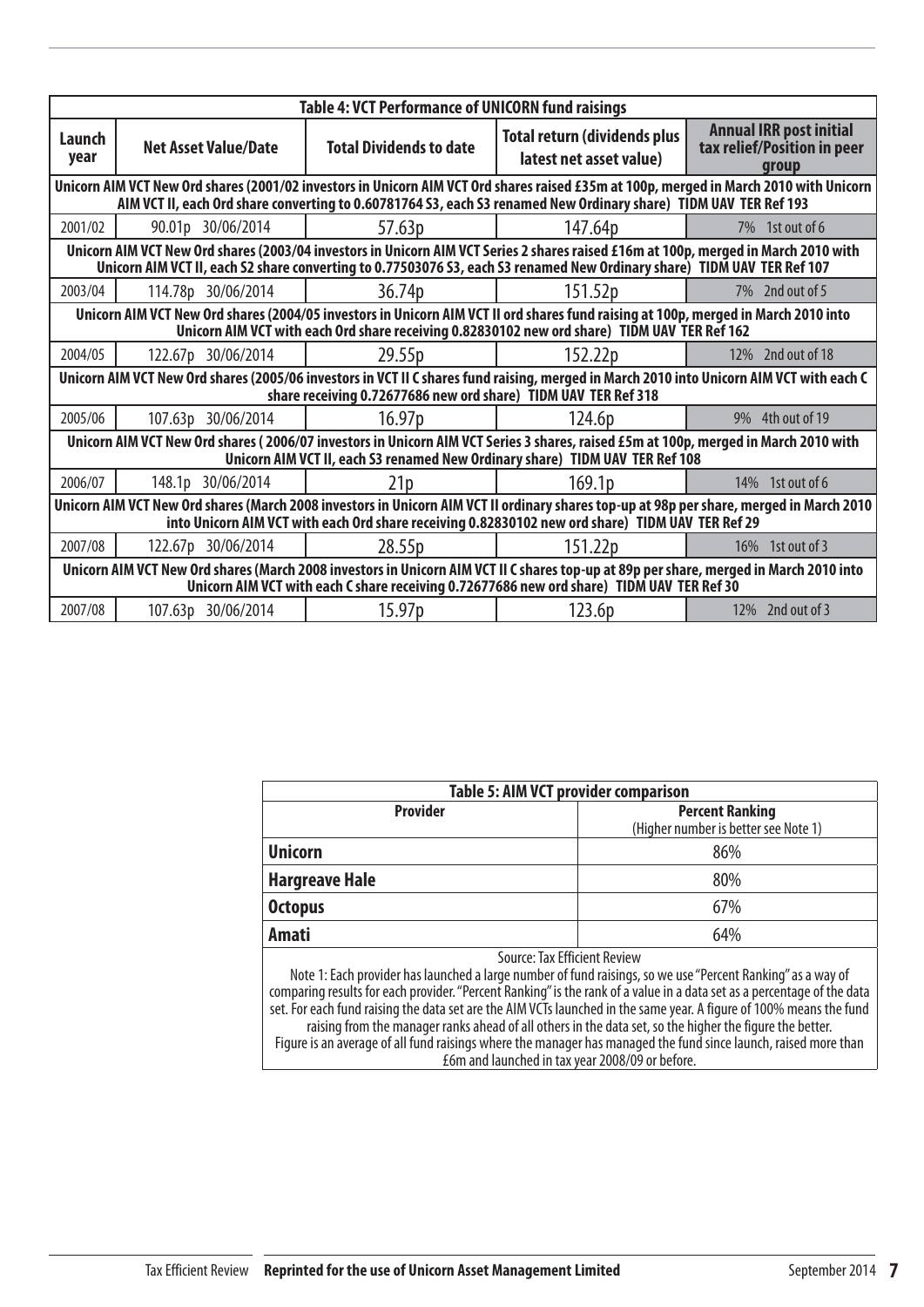investment resource on those businesses which are led by experienced management teams, which have an established history of profitability and cash generation and which are capable of delivering sustained growth.

As at 31 August 2014, Unicorn AM funds under management (valued at mid-price) are allocated across three fund classes:

- Open Ended Investment Companies (£802 million);
- Offshore Income Fund (£61 million); and
- An AIM VCT (£89 million\*)

\*adjusted for investments held in Unicorn AM managed OEICs.

The Company remains an integral part of Unicorn AM's business, with a significant number of VCT qualifying investments managed for the Company, on behalf of the Shareholders.

The investment team comprises:

- **Chris Hutchinson** is senior investment manager at Unicorn AM and has been lead manager of the Company since joining Unicorn AM in 2005. Chris is also lead manager of Unicorn Outstanding British Companies Fund and a senior member of Unicorn AM's Investment Committee. Chris has approximately 18 years' experience managing portfolios of UK smaller companies. Prior to joining Unicorn AM, Chris was a Fund Manager at Montanaro Investment Managers for over eight years where he specialised in UK smaller companies.
- **Paul Harwood** is chairman of Unicorn AM's Investment Committee and has over 40 years' investment experience. Before joining Unicorn AM, Paul held positions at Phillips & Drew, Richards Longstaff and Mercury Asset Management/Merrill Lynch, where he was a Director, Joint Head of the European Equity Investment Team and latterly the Head of the UK Smaller Companies Team.
- **Fraser Mackersie** is co-manager of Unicorn UK Income Fund and lead manager of Unicorn UK Growth Fund. He has provided support and assistance to the lead manager of the Company since joining Unicorn AM in 2008. Fraser qualified as a Chartered Certified Accountant (ACCA) in October 2006 having graduated with a BSc (Hons) in Economics and Management from the University of St. Andrews in 2003. He then spent two years with F&C Asset Management plc before joining Unicorn AM.
- **Simon Moon** is co-manager of Unicorn UK Income Fund and lead manager of Unicorn UK Smaller Companies Fund. He has provided support and assistance to the lead manager of the Company since joining Unicorn AM in 2008. Having completed the NHS graduate training scheme, Simon joined JM Finn & Co (Stockbrokers), where he spent a year working as a Researcher. Simon is a member of The Chartered Institute for Securities & Investment (CISI) and The Chartered Institute of Management Accountants (CIMA).
- **Alex Game** was appointed as a junior fund manager in March 2014 and provides research and fund management support to the lead manager of the Company. Alex joined Unicorn AM after working for two years as a Client Advisor at Stanhope Capital. Alex graduated with a BSc (Hons) in Physics from Durham University in 2010.
- **Max Ormiston** was appointed as a junior fund manager in March 2014 and provides research and fund management support to the lead manager of the Company. Max joined Unicorn AM after spending four years with Brewin Dolphin, where he worked as an Investment Manager. Max graduated with a BSc (Hons) in Business Management from Newcastle University in 2009.

ISCA Administration Services provides administration services and is the appointed Company Secretary, having taken over from Mobeus Equity Partners LLP on 1 September 2014.

The VCT Board comprises four non-executive directors, all of whom are independent of the Manager:

**• Peter Dicks** (72, Chairman) was a founder director, in 1973, of Abingworth plc, a successful venture capital company. Mr Dicks is currently a director of a number of quoted and unquoted companies including Graphite Enterprise Trust plc, Daniel Stewart Securities plc, Mears Group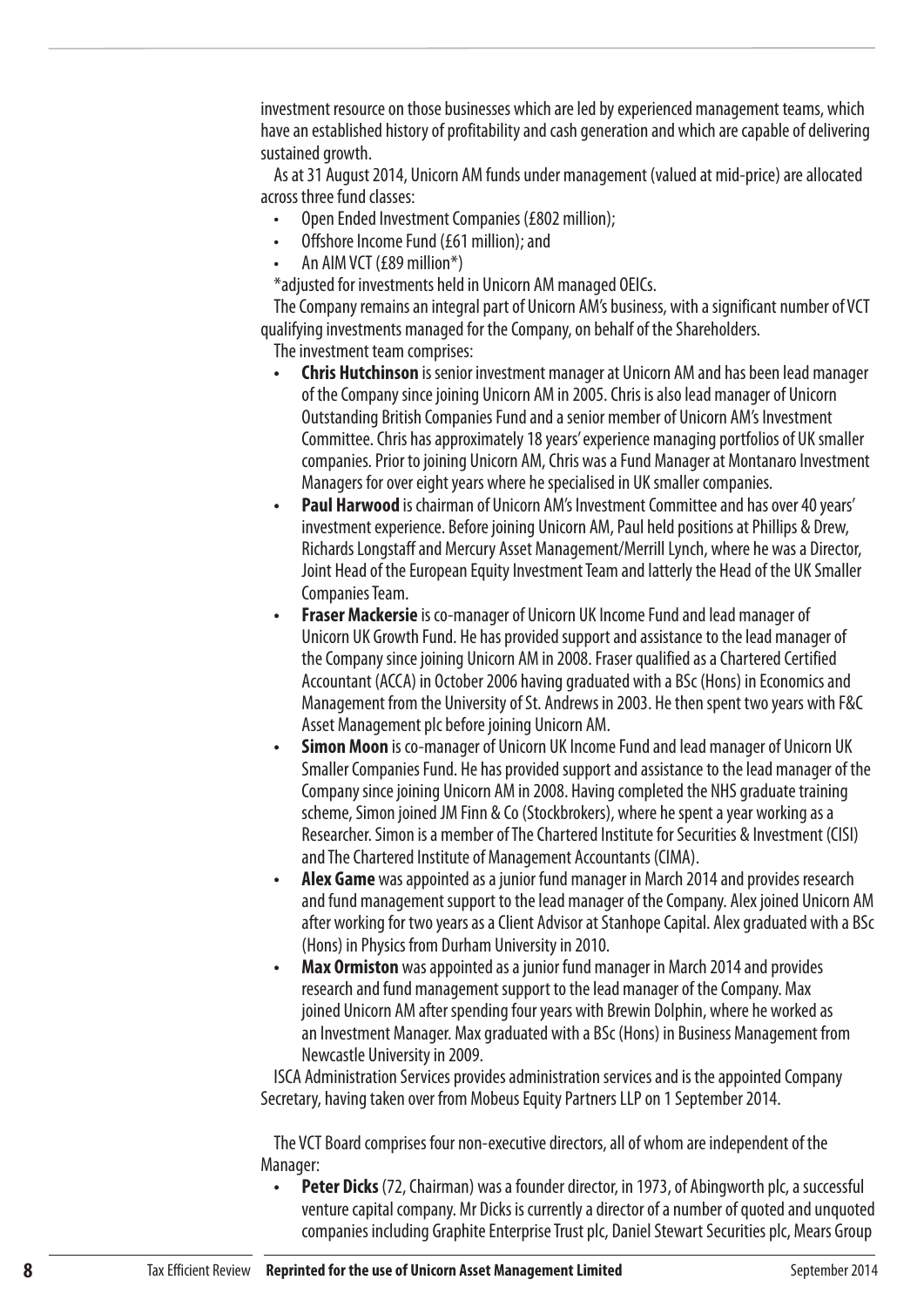plc, Interactive Investor plc and Private Equity Investor plc. In addition, Mr Dicks is a director of Foresight VCT plc, Foresight 2 VCT plc, Foresight 3 VCT plc and Foresight 4 VCT plc.

- **James Grossman** (75) is an international business lawyer and arbitrator with over 35 years' experience in mergers and acquisitions and venture capital transactions. Mr Grossman is also a member of the arbitration panels of the International Centre for Dispute Resolution and the American Arbitration Association and the Domain Name Dispute Panel of the World Intellectual Property Organisation in Geneva. Mr Grossman serves on the advisory board of Thalassa Holdings Limited, an oil related technology company, whose shares are traded on AIM.
- **Jeremy Hamer** (62) is a chartered accountant who spent 16 years in industry before spending five years as a VCT investment manager. Currently, Mr Hamer is the Chairman of SnackTime plc and also has a portfolio of executive and non-executive director roles particularly with AIM listed companies, such as Avingtrans plc, Access Intelligence plc and SQS Software Quality Systems AG. Mr Hamer is also a qualified executive coach.
- **Jocelin Harris** (68) is a qualified solicitor and is chief executive of Durrington Corporation Limited, which provides management and financial support services to small and developing businesses and where Mr Harris has worked since 1986. Before this Mr Harris was a director of a private bank in the City. Mr Harris is currently the Chairman of Keycom plc and Foresight 2 VCT plc, and also a non-executive chairman or director of a number of private companies in the United Kingdom and the United States.

# **Tax Efficient Review rating: 18 out of 20**

The total expenses payable by the Company in connection with the Offer (including VAT where applicable) will be an amount equal to 2.5% of the Application Amounts in respect of applications accepted under the Offer (less any amount equal to the Early Bird discounts and any fees waived by Unicorn AM in respect of particular applications), plus execution only initial commission and annual trail commission. The total expenses will, therefore, be a maximum of £1,375,000 (assuming that the fundraising amount has been increased by the over-allotment facility and that it is fully subscribed at £25 million and assuming that the maximum amount of initial commission of 3% is payable to execution only intermediaries in respect of all investors, but ignoring any Early Bird discounts and annual trail commission). The maximum net proceeds will, on the same basis, amount to at least £23,625,000. **Costs**

The Early Bird discount is 0.5% for new investors and 1% for existing shareholders.

Unicorn AM, as promoter of the Offer will be paid a fee equal to 2.5% of the Application Amounts in respect of applications accepted under the Offer, plus an amount equal to any execution only initial intermediary commissions. In consideration, Unicorn AM has agreed to meet all Offer costs payable by the Company (other than annual trail commission), including any initial execution only intermediary commissions and fees payable in respect of LGBR Capital. Annual trail commission will be payable by the Company. Any amount of initial adviser charge agreed to be facilitated is paid by the investor from the monies received with the investor's application and is not paid by the Company.

Unicorn Asset Management Limited (Unicorn AM) acts as the investment manager to the Company and is entitled to an annual management fee of an amount equal to 2% of the net asset value of the Company (together with any applicable VAT) calculated and charged quarterly, save for investments made by the Company in other Unicorn AM managed funds, in which case no additional management fee will be payable in respect of such investments.

Unicorn AM is also entitled to receive performance incentive fees of 20% of dividends made to Shareholders over and above the Target Return in any accounting period. The Target Return for these purposes is 6p per Share (or, if the relevant accounting period is less than or greater than 12 months, an amount equal to a pro rata reduction or increase to that amount for that accounting period). Any cumulative shortfalls below the 6p per annum dividend hurdle after the financial period ended on 30 September 2010 has to be made up in later years before any incentive fee is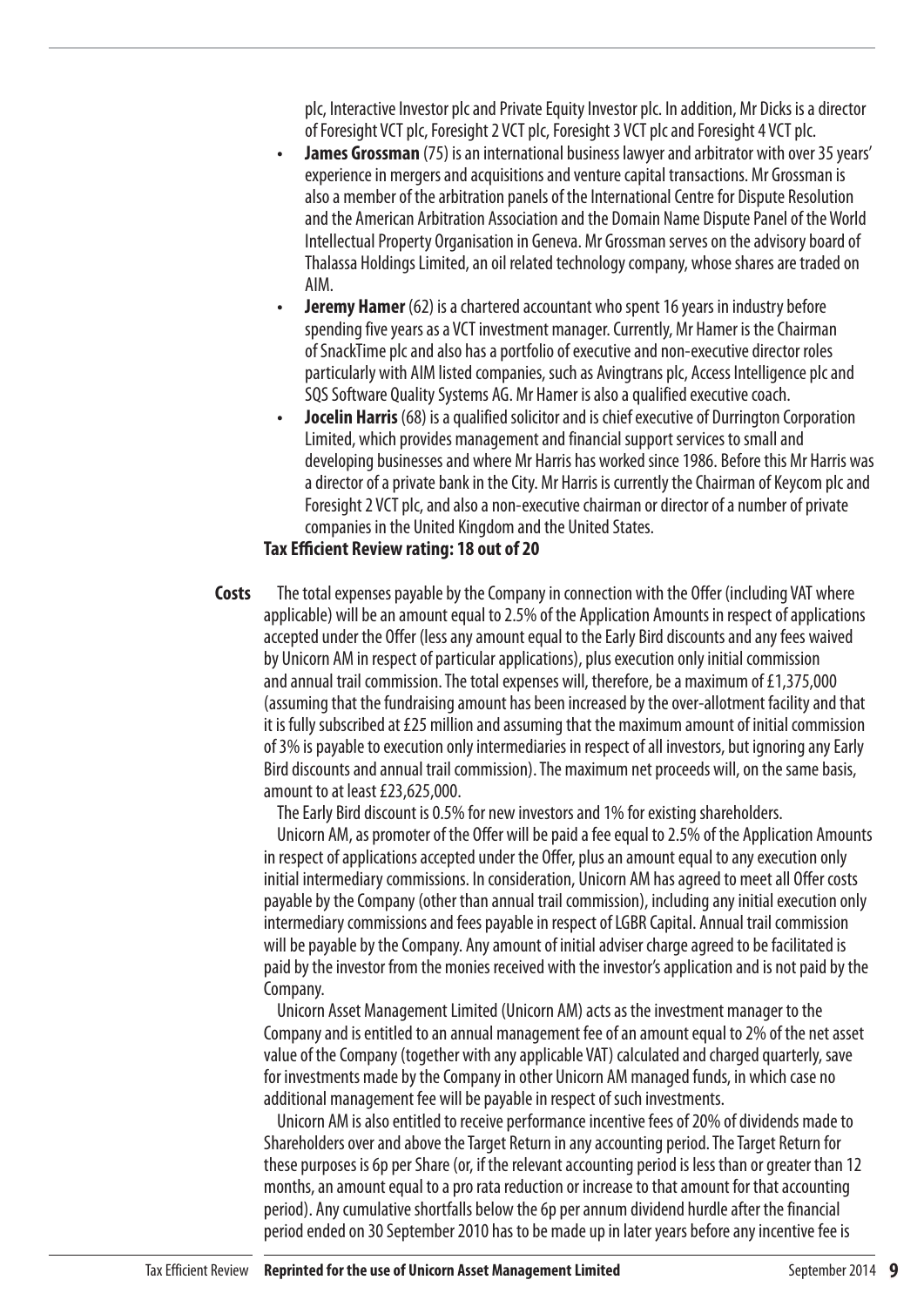payable in the relevant year. Such payment will be subject to maintaining NAV at 125p per Share. Although the arrangement allows for the performance incentive calculation to be adjusted in such manner as the auditors confirm in writing where the Company issues further Shares, it has been agreed that no adjustment will be made as a result of the Offer which would result in a reduction to the requirement to maintain NAV at no less than 125p per Share.

Unicorn AM on behalf of the Company may agree to pay an initial commission to execution only intermediaries (subject to an amount equal to maximum of 3% of the Application Amount). Execution only intermediaries will also normally be paid annual trail commission of an amount equal 0.375% of the net asset base of the New Share (subject to a maximum cumulative payment of 2.25% of the offer price of the New Share in question.) Initial and annual trail commission will only be paid to the extent, permitted under legislation and regulation. Unicorn AM may, with the consent of the Board, agree to pay trail commission on a different basis, providing it does not exceed the maximum cumulative payment of 2.25% of the offer price of the New Share in question.

ISCA Administration Services Limited was recently appointed to provide administration services and is the appointed company secretary to the Company and is entitled to an annual fee of £120,000 plus VAT.

Directors' fees for the current year ending 30 September 2014 are estimated to be £90,000 (Directors fees are £25,000 for Peter Dicks, £20,000 for James Grossman, £22,500 for Jeremy Harmer and Jocelin Harris). No amounts have been put aside to provide pensions, retirement or similar benefits to any Directors.

## **Tax Efficient Review rating: 8 out of 10**

**Conclusion** The company's assets are invested in a diversified portfolio of investments both by sector and by number of investments held. With an established and diversified portfolio and a flexible structure, the Company now displays many of the characteristics of a smaller companies investment trust.

> The majority of the VCTs current total assets are invested in VCT qualifying companies and the assets are further diversified by a substantial non-qualifying portfolio of investments including investment in sub-funds of the Unicorn Investment Funds OEIC.

The Board remains committed to a policy of maintaining a steady flow of dividend distributions to shareholders from the income and capital gains generated by the portfolio and is aiming to pay annual dividends of 6 pence per share, subject to market conditions.

The Unicorn AIM VCT benefits from scale, a mature well diversified portfolio and results lately have been good.

Our top rated AIM based VCT this tax year

**Tax Efficient Review rating: 87 out of 100**